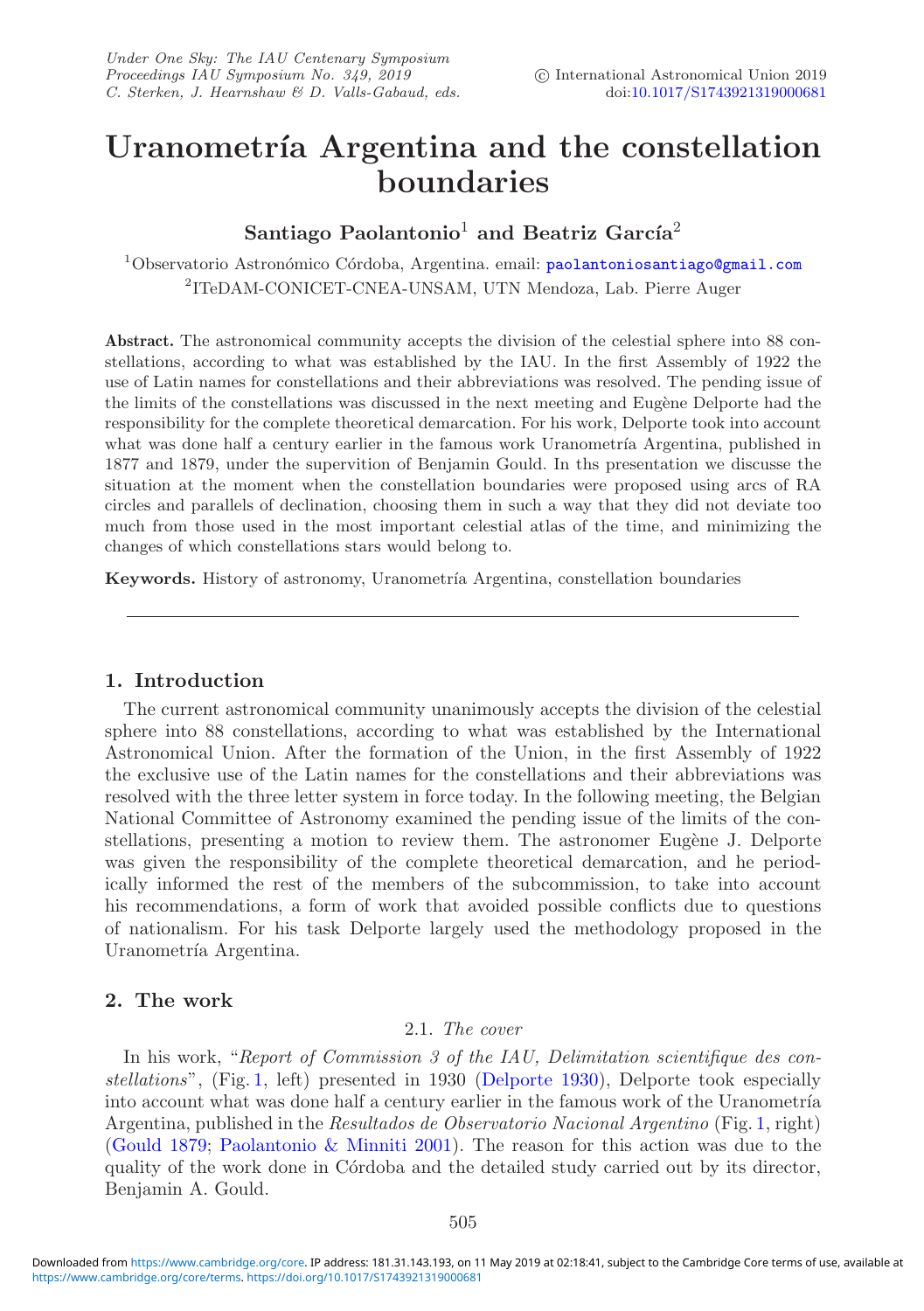<span id="page-1-0"></span>

**Figure 1.** Cover of the Report of E. J. Delporte presented in 1930 (left). The atlas of the Uranometría Argentina was published in 1877, while the catalogue was published in 1879 (right). Córdoba Astronomical Observatory Library.

#### 2.2. *Original observing notebooks*

The reason for using the Uranometría Argentina was based on the fact that in this work a detailed investigation was made of the current situation at that time, unifying the stellar denominations and solving a proposal of the limits of the constellations, which used arcs of right ascension circles and parallels of declination, choosing them in such a way that they did not deviate too much from those used in the most important atlasses of the time, and minimizing the changes of which constellations stars would belong to. A magnitude scale was set up to the 7th magnitude.

The first observation for the new southern uranometry was made on November 14, 1870 by the assistant, Williams Morris Davis. The measurements of position and brightness, made by the assistants from their lodgings in the centre of Córdoba city, were written down in notebooks, which are now kept at the Museum of the Astronomical Observatory of Córdoba (Fig. [2\)](#page-2-0)

#### **3. The maps**

Delporte opted to use the reference equinox of 1875.0, to coincide with the Uranometría Argentina (Fig. [3\)](#page-2-1) in order to form a set with it, although by that time the positions of stars were already given referred to 1900.0. One of the most important reasons for the need to clearly define constellation boundaries was the issue of variable star names. Again in this respect the Uranometría Argentina had great importance, since in the same work 208 variable stars or suspected variable stars were included, at a time when the known list of variables did not surpass one hundred and fifty. Also, it is in this work that the stellar structure known today as Gould's Belt was described.

In order to obtain a total homogeneity between the two hemispheres, the boundaries of the southern constellations proposed with oblique arcs were changed (Fig. [4\)](#page-3-0). The work was successful, and only some boundariess took apparently capricious paths, being products of the orders of Commission 22 "Meteors" and mainly of the Commission 27 "Variable stars", which requested not to modify the names of the known variable stars until that moment. This last condition produced at the same time a few reforms of the limits of the southern asterisms, to preserve the names of the variables TV and UW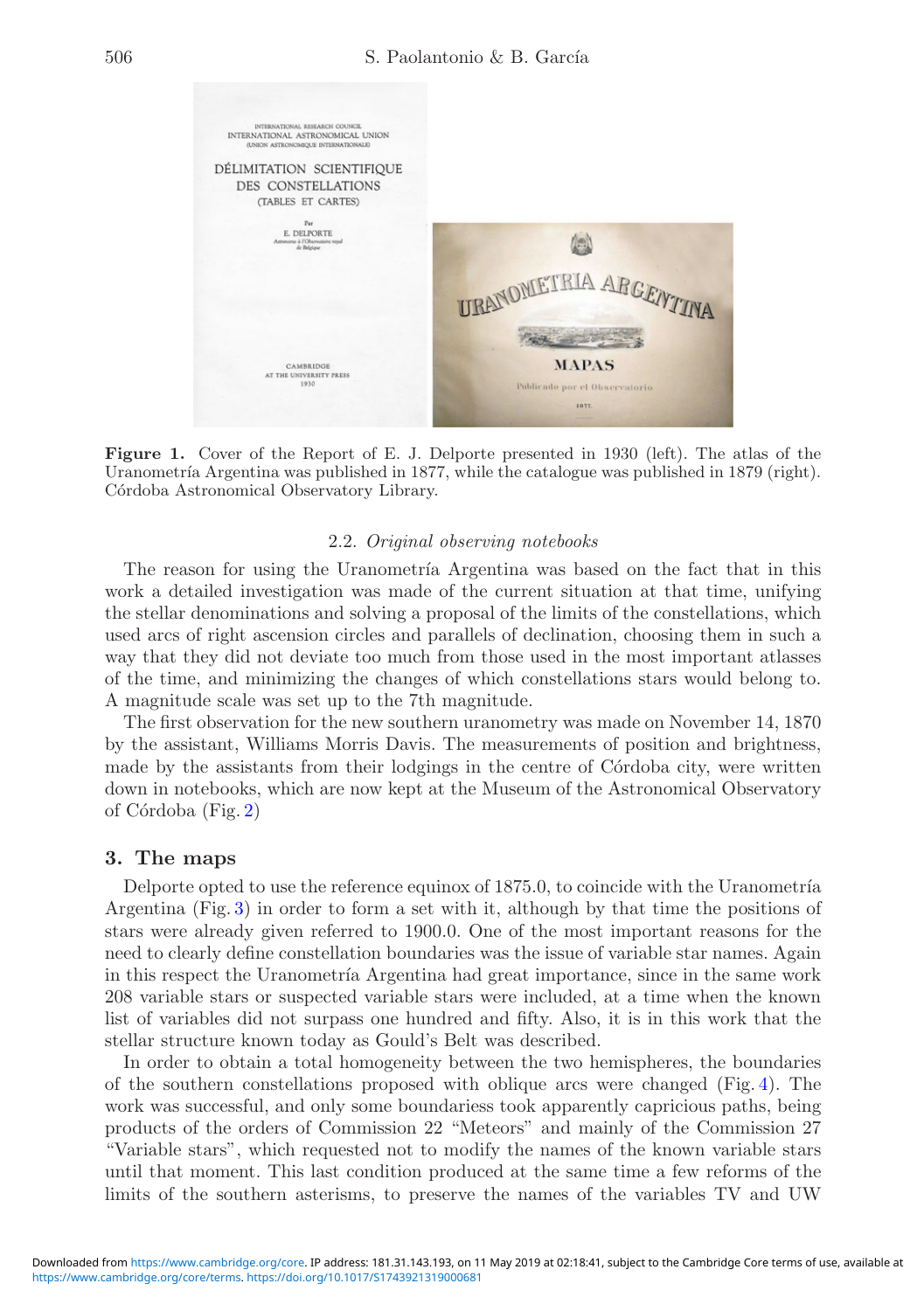<span id="page-2-0"></span>

Figure 2. Original notebooks for the Uranometría Argentina. Córdoba Observatory Museum.

<span id="page-2-1"></span>

**Figure 3.** Details of Delporte's maps. The coincidences between the limits of the constellations of the Uranometría Argentina (left), (the limits for a better visualization are highlighted) and those proposed by Delporte in 1930 (right), are evident. Córdoba Astronomical Observatory Library.

Ophiuchi, DG Aquilae, RR Normae, T Circini and U Tucanae. In all cases, care was taken that none of the stars included in the Uranometría Argentina catalogue changed constellations.

For the maps, the projection chosen in the Uranometría Argentina was also used (Fig. [5\)](#page-4-3). Although they were drawn on the same scale, for reasons of economy they were published in a smaller size, of only 40 per cent of the original.

#### **4. Conclusion**

In summary, the limits of the current constellations were defined taking as reference the proposal made in the Uranometría Argentina. This choice was not arbitrary, but a consequence of the quality of the work done in the Argentine National Observatory and the detailed study carried out by its director, Benjamin A. Gould.

While the body of astronomers of the observatory made the estimations and measurements, revisions and the necessary calculations, Gould investigated in detail the distribution of the stars in the sky, fixed a scale of magnitudes up to the 7th and in particular devoted enormous efforts to standardize the stellar denominations and the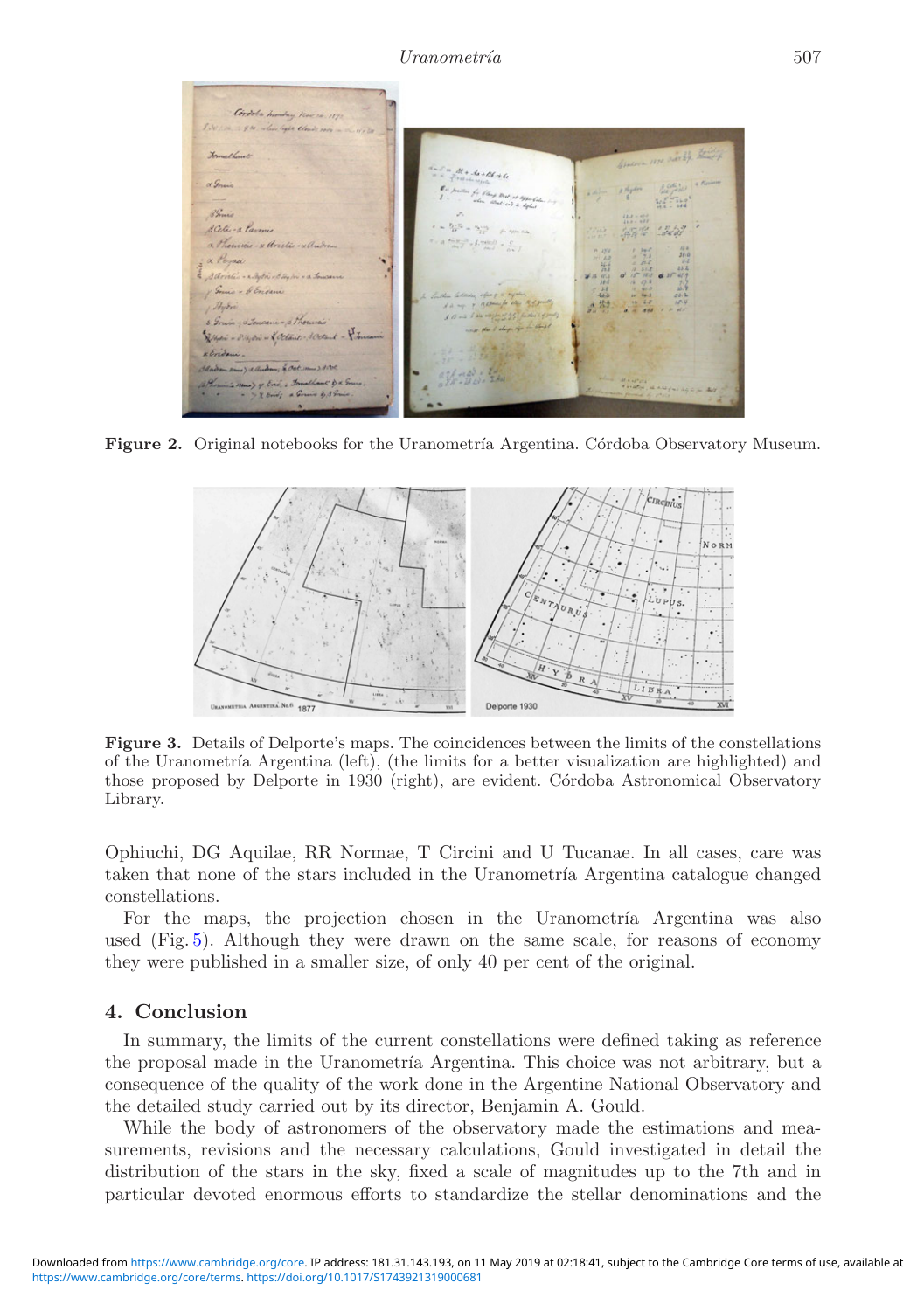<span id="page-3-0"></span>

**Figure 4.** Details of the maps where the modifications introduced in the limits of the constellations of the Uranometría Argentina (top) and those resolved by Delporte (bottom) can be appreciated. Córdoba Astronomical Observatory Library.

constellation boundaries, with the express intention of overcoming the many ambiguities existing at that time.

The director stresses the importance of the boundaries of asterisms being rigidly and unequivocally defined, particularly in relation to variable stars, objects that began to be the focus of ever greater attention of the astronomical community at that moment.

As a touch of colour, it is good to choose to close this contribution with a citation by Gould: "*After long consideration and consultation with other astronomers. . . the total abandonment of the venerable constellation Argo has caused me much regret*" ([\(Gould 1879\)](#page-4-1), p 62) (Fig. [6\)](#page-4-4). This is evidence of one of the characteristics of astronomy, namely, that it is a science but also an art.

#### **Acknowledgements**

The authors want to thank the C´ordoba Observatoy Museum, the IAU, the Argentinean National Council of Scientific Research and the National Tech. University for supporting this work. We are grateful to Silvina Perez for the design of the poster.